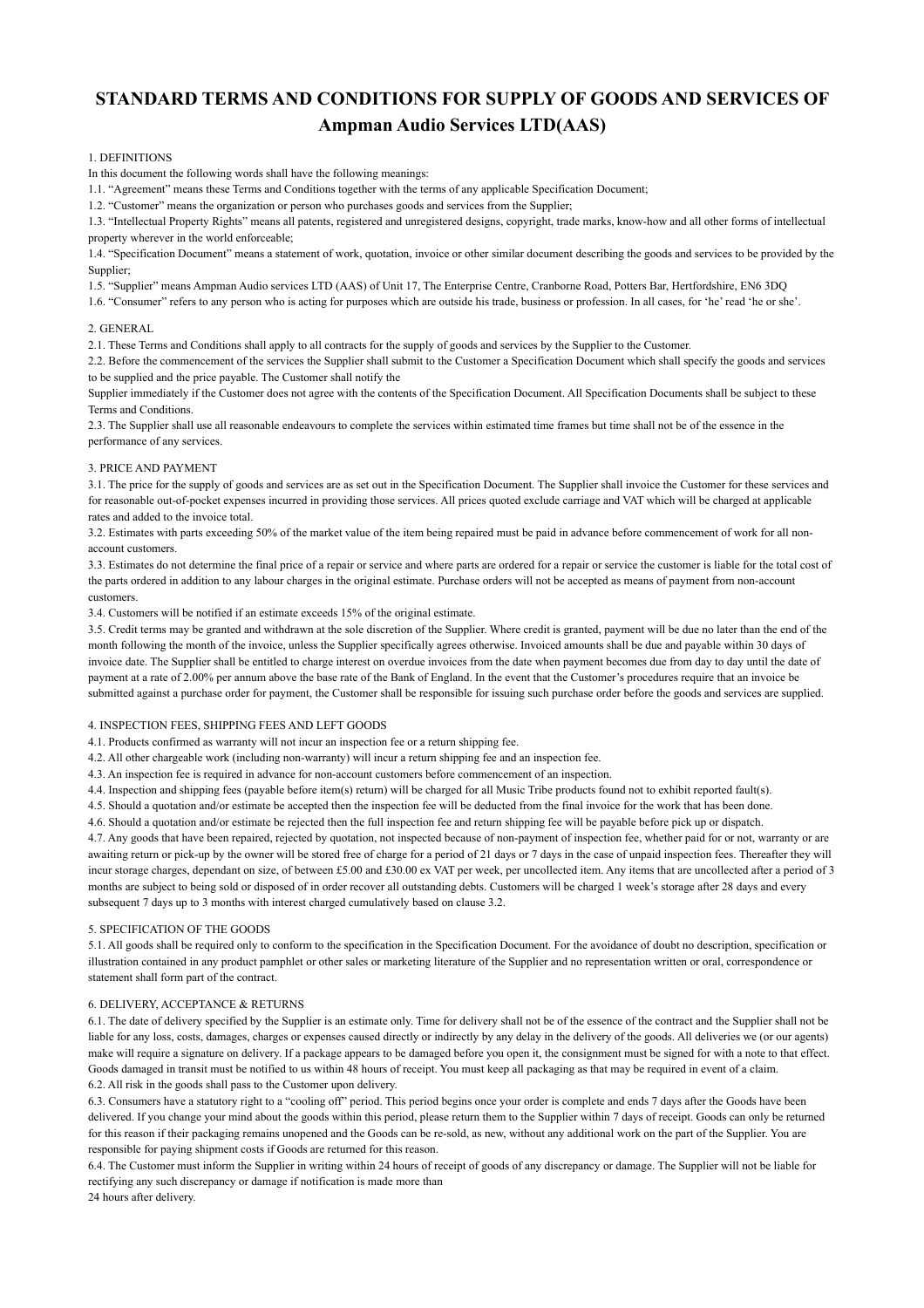6.5. Products must be returned to the Supplier in their original condition and packaging and in a condition which will enable them to be immediately fit for resale. Products must be returned to the Supplier adequately packed and dispatched freight prepaid. Where the Customer returns products to the Supplier not in accordance with the above (for example, after 30-days from the date of dispatch or in an unfit state) the Supplier will refuse delivery and return the products at the Customer's expense or may apply a standard returned goods handling charge of 15%. A higher charge may be made if the product packaging is opened. 6.6. In no circumstances will goods that have been used be considered for credit. A completed returns form must accompany any goods returned to the Supplier otherwise no action will be taken.

#### 7. TITLE

7.1. Title in the Goods shall not pass to the Customer until the Supplier has been paid in full for the Goods. The ownership of Goods sold to the Customer will not pass to the Customer until they have been paid for in full in accordance with the contract. Until they have been paid for, they shall be stored by the Customer separately from its own property and identified as being the property of the Supplier. The Supplier shall be entitled to enter onto the Customer's premises at any time during normal business hours for the purpose of taking possession of any Goods for which the Customer shall not have paid in full in accordance with the contract.

### 8. CUSTOMER`S OBLIGATIONS

8.1. To enable the Supplier to perform its obligations under this Agreement the Customer shall:

- 8.1.1. co-operate with the Supplier;
- 8.1.2. provide the Supplier with any information reasonably required by the Supplier;
- 8.1.3. obtain all necessary permissions and consents which may be required before the commencement of the services; and
- 8.1.4. comply with such other requirements as may be set out in the Specification Document or otherwise agreed between the parties.

8.2. The Customer shall be liable to compensate the Supplier for any expenses incurred by the Supplier as a result of the Customer's failure to comply with Clause 7.1.

8.3. Without prejudice to any other rights to which the Supplier may be entitled, in the event that the Customer unlawfully terminates or cancels the goods and services agreed to in the Specification Document, the Customer shall be required to pay to the Supplier as agreed damages and not as a penalty the full amount of any third party costs to which the Supplier has committed and in respect of cancellations on less than five working days' written notice the full amount of the goods and services contracted for as set out in the Specification Document, and the Customer agrees this is a genuine pre-estimate of the Supplier's losses in such a case. For the avoidance of doubt, the Customer's failure to comply with any obligations under Clause 7.1 shall be deemed to be a cancellation of the goods and services and subject to the payment of the damages set out in this Clause.

8.4. In the event that the Customer or any third party, not being a sub-contractor of the Supplier, shall omit or commit anything which prevents or delays the Supplier from undertaking or complying with any of its obligations under this Agreement, then the Supplier shall notify the Customer as soon as possible and: 8.4.1. the Supplier shall have no liability in respect of any delay to the completion of any project;

8.4.2. if applicable, the timetable for the project will be modified accordingly;

8.4.3. the Supplier shall notify the Customer at the same time if it intends to make any claim for additional costs.

### 9. ALTERATIONS TO THE SPECIFICATION DOCUMENT

9.1. The parties may at any time mutually agree upon and execute new Specification Documents. Any alterations in the scope of goods and/or services to be provided under this Agreement shall be set out in the Specification

Document, which shall reflect the changed goods and/or services and price and any other terms agreed between the parties.

9.2. The Customer may at any time request alterations to the Specification Document by notice in writing to the Supplier. On receipt of the request for

alterations the Supplier shall, within 5 working days or such other period as may be agreed between the parties, advise the Customer by notice in writing of the effect of such alterations, if any, on the price and any other terms already agreed between the parties.

9.3. Where the Supplier gives written notice to the Customer agreeing to perform any alterations on terms different to those already agreed between the parties, the Customer shall, within 5 working days of receipt of such notice or such other period as may be agreed between the parties, advise the Supplier by notice in writing whether or not it wishes the alterations to proceed.

9.4. Where the Supplier gives written notice to the Customer agreeing to perform alterations on terms different to those already agreed between the parties, and the Customer confirms in writing that it wishes the alterations to proceed on those terms, the Specification Document shall be amended to reflect such alterations and thereafter the Supplier shall perform this Agreement upon the basis of such amended terms.

#### 10. WARRANTY

10.1. The Supplier warrants that as from the date of delivery for a period of 90-days the goods and all their component parts, where applicable, are free from any defects in design, workmanship, construction or materials.

10.2. The Supplier warrants that the services performed under this Agreement shall be performed using reasonable skill and care, and of a quality conforming to generally accepted industry standards and practices.

10.3. Except as expressly stated in this Agreement, all warranties whether expressed or implied, by operation of law or otherwise, are hereby excluded in relation to the goods and services to be provided by the Supplier.

## 11. INDEMNIFICATION

The Customer shall indemnify the Supplier against all claims, costs and expenses which the Supplier may incur and which arise, directly or indirectly, from the Customer's breach of any of its obligations under this Agreement, including

any claims brought against the Supplier alleging that any goods and/or services provided by the Supplier in accordance with the Specification Document infringes a patent, copyright or trade secret or other similar right of a third party.

# 12. LIMITATION OF LIABILITY

12.1. Except in respect of death or personal injury due to negligence for which no limit applies, the entire liability of the Supplier to the Customer in respect of any claim whatsoever or breach of this Agreement, whether or not arising out of negligence, shall be limited to the price paid by the Customer to which the claim relates.

12.2. In no event shall the Supplier be liable to the Customer for any loss of business, loss of opportunity or loss of profits or for any other indirect or consequential loss or damage whatsoever. This shall apply even where such a loss was reasonably foreseeable, or the Supplier had been made aware of the possibility of the Customer incurring such a loss.

12.3. Nothing in these Terms and Conditions shall exclude or limit the Supplier's liability for death or personal injury resulting from the Supplier's negligence or that of its employees, agents or sub-contractors.